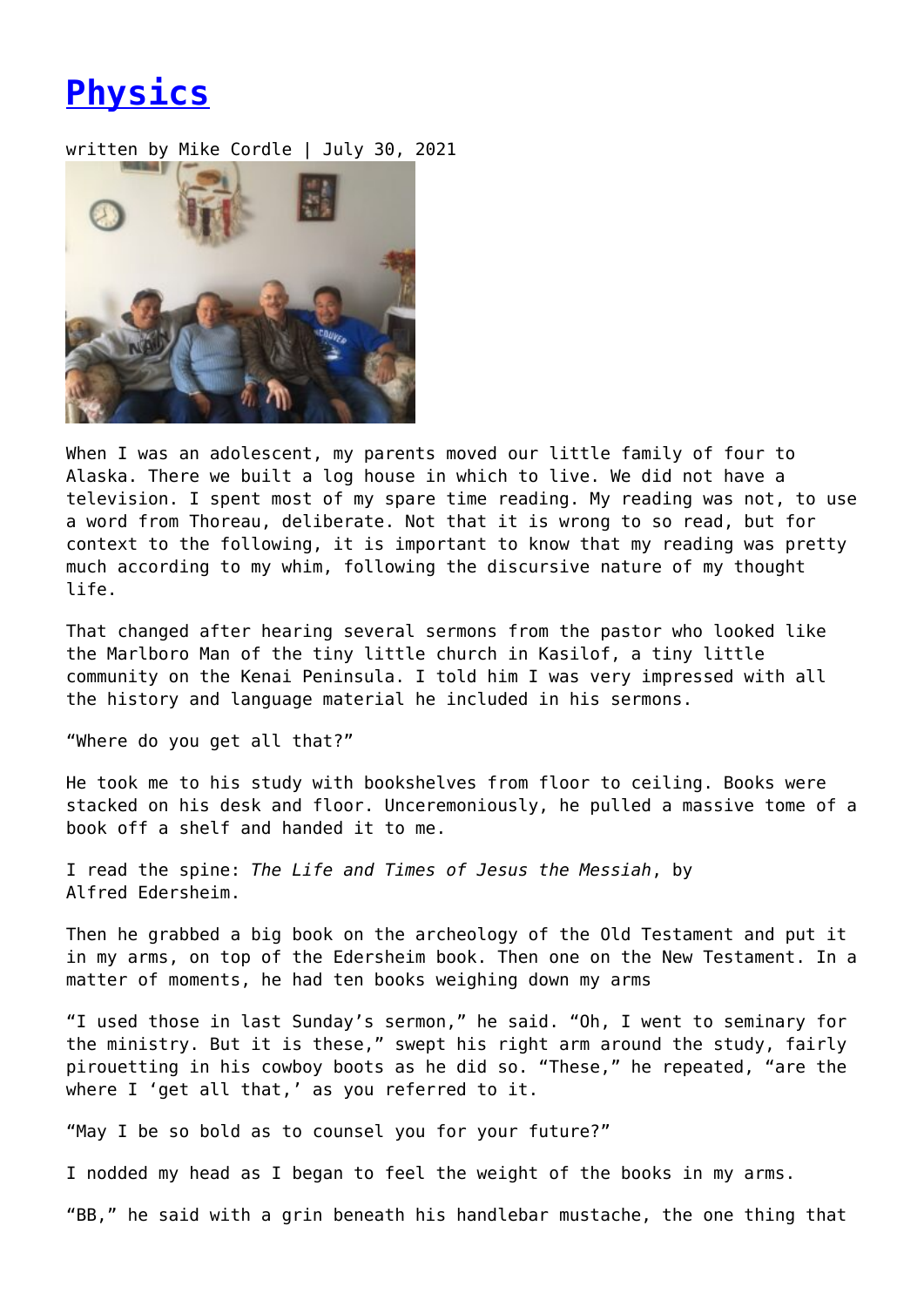kept him from looking exactly like the Marlboro Man.

"BB?" I parroted. I had recently read Orwell's *1984* and was pretty certain he was not referring to the letters chanted by those subservient to Big Brother.

He removed the top book on the stack I held, "Any guesses how long it took for the author of this book on ancient Greek food customs to research and write it?"

"A few years?"

"Nine." He gently replaced it back on its shelf.

One by one, he removed the books I held, ceremoniously, this time, as he replaced them to their rightful space. As he did so, he told me how long it took each author to research and write their book.

By the time he got down to Alfred Edersheim's massive book, we had together counted more than 120 years.

"How long do you think you will live on this side of eternity?"

"Not that long," I answered, even as I assured myself that I had a good shot at living well into my nineties since there was a great deal of longevity on both sides of my family.

"Borrow brain," he explained, "because even if you became a scholar, which the good Lord knows I am not, you will not live long enough to do this all," he once again did his slow pirouette around his study, "on your own."

And thus, I changed how I read. That is to say, I began to read with more focus.

For example, when the first year of my marriage proved rocky and disappointing, I read a dozen or so books on marriage, including a couple books on sex.

When we were expecting our first child, I read well over a dozen books on childrearing.

Ten years into our marriage, we decided to become missionaries in Papua New Guinea. So, I read books on linguistics and anthropology.

Five years into our ministry I felt like a dismal failure, and my faith was waning, I read dozens of books defending the faith, (apologetics, for those who know the word).

By the time I was done with those books, still wallowing in doubt, I began reading philosophy and history, going to the first sources so frequently referred to in the books that were supposed to give me reason to believe.

As my first marriage fell apart and I dipped my feet into same-sex relationships, getting side-tracked from that into my second marriage with a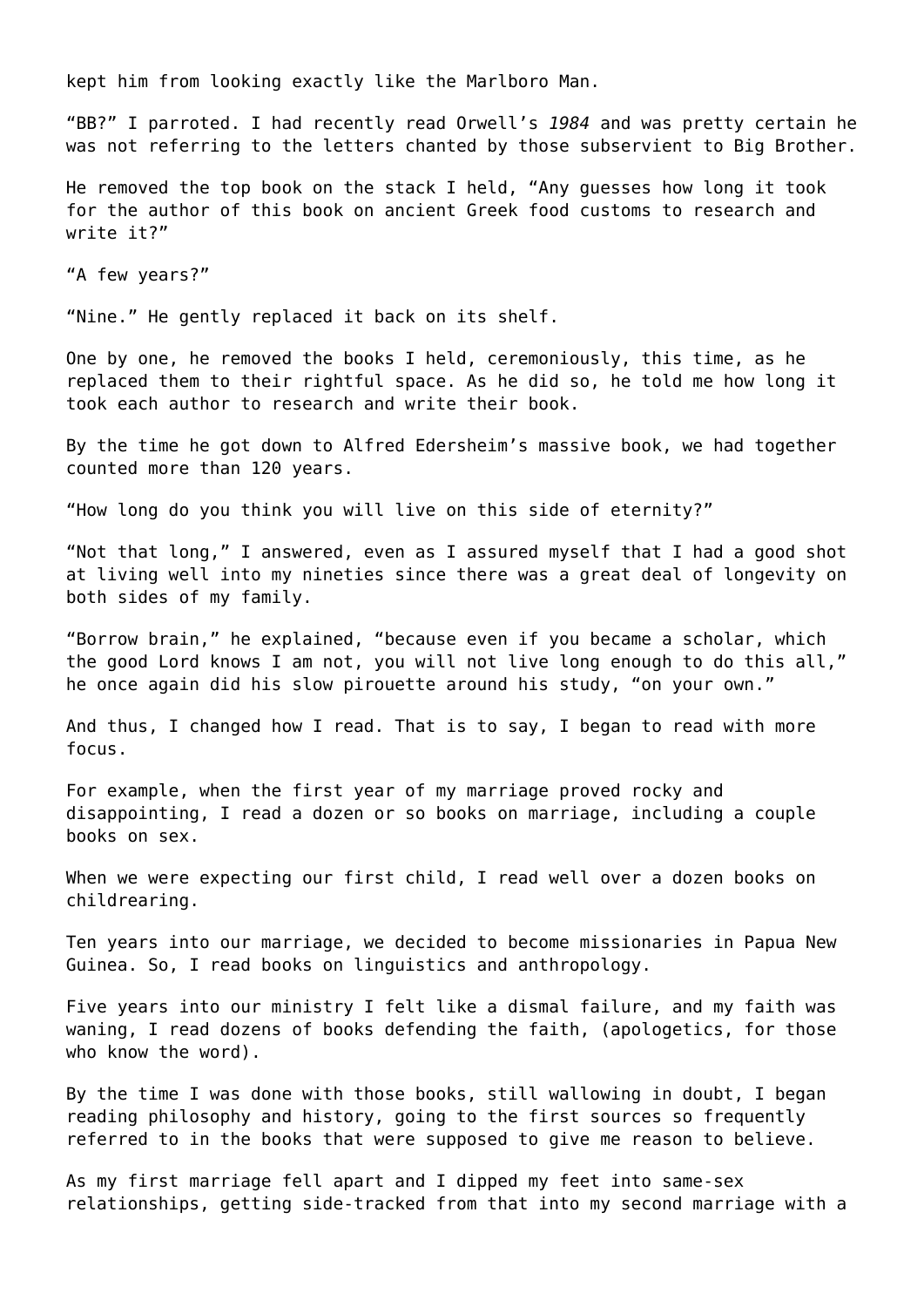woman who professed Christianity but thought nothing of adultery, I read up on suicide.

Life seemed meaningless, by then, apart from hedonism, which I knew would soon enough fail to fulfill.

Why suicide? Because in my reading of philosophy, I recalled Albert Camus asserting in *The Myth of Sisyphus*: "There is but one truly serious philosophical problem, and that is suicide."

That salvo of his always bothered me, especially if I put it next to the Karamazov brother who in so many words argued for how the lack of God's existence allowed for one to do anything they desired.

Suicide was an option.

This confounded me; it frightened me.

So, as I said above, I read about suicide. And I can't remember exactly why, but the reading up on suicide led me to volunteer as a hospice sitter, which led me to read a couple dozen books about death and dying. Plus, getting a semicolon tattooed on my right forearm. For better or for worse, that semicolon has worked a few times when I was severely depressed to move me to carry on, sometimes to see a psychotherapist, always, so far, to convince myself that I was not at the end of my life sentence.

Somewhere along the way, I began to realize that sometimes it worked to borrow brain and sometimes it did not.

Sometimes I simply had to go with my gut for if I let myself get too far bogged down in the borrowing, I became as unmoored as the most honest postmodernist.

A few years ago, shortly after my sixtieth birthday, my partner, now husband, and I were watching the television version of the New York Times podcast called *Modern Love*. We enjoyed every episode, but the one that had the bombshell line I needed to hear was Episode 6, *So He Looked Like Dad. It Was Just Dinner, Right?*

In that episode we encounter a delightful young woman innocently in need of a father figure. She found that in a teacher in need of a woman in his life. Throughout the entire episode, they are, as it were, talking and feeling past each other, not genuinely connecting. As a sort of penultimate scene, the man the woman saw as a doting father moved in to kiss her. It is obvious from the story that he misread her, and, I believe, that he was not at all predatory.

Alas, when he moves to kiss her, she is repulsed and pushes him away. He is genuinely confused, telling her he thought that was what she wanted.

She castigates him by saying, in so many words, "You're the adult here. You're old, you should know what's going on."

His response, again in so many words: "How I wish that were true. I'm just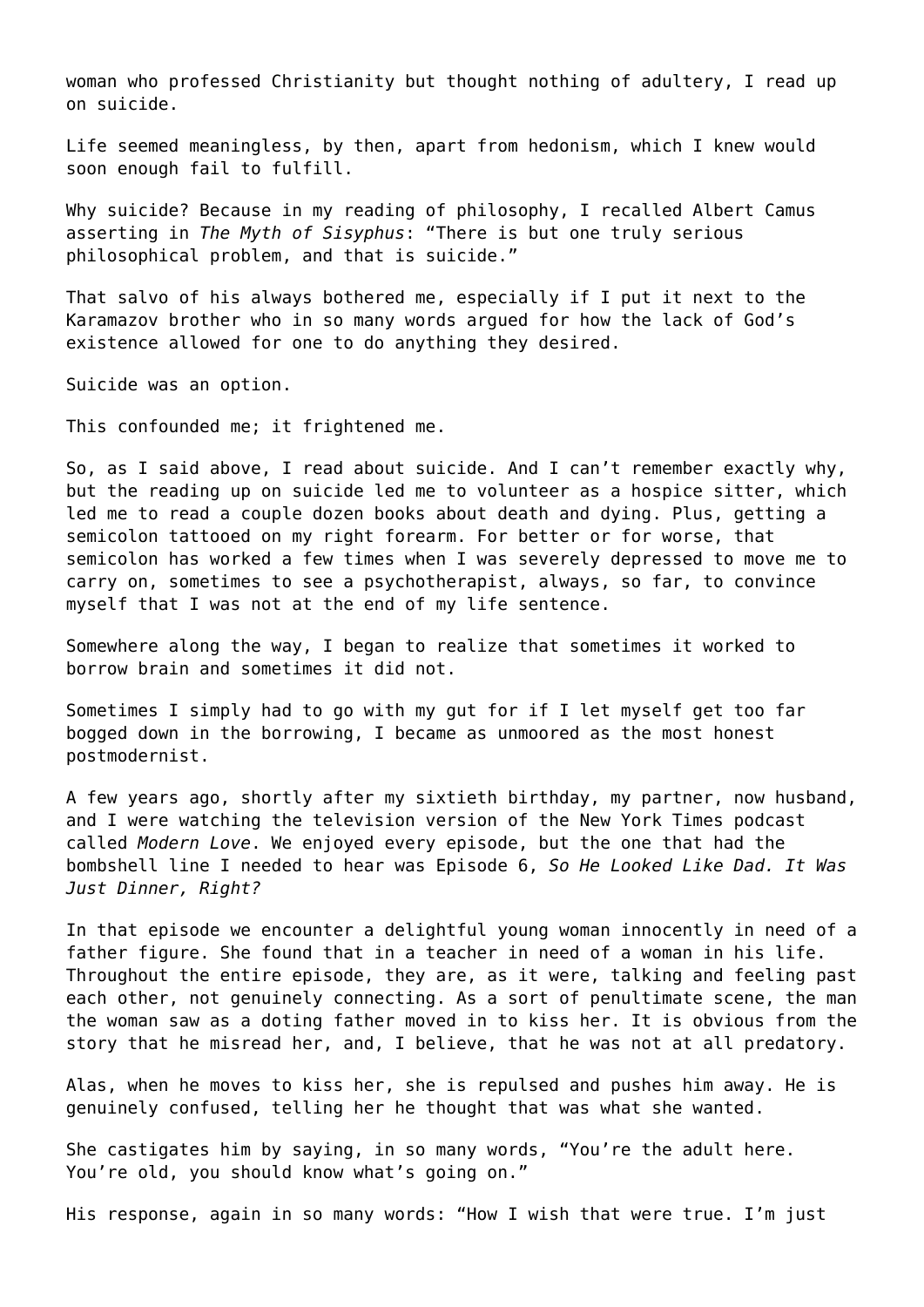trying to figure things out as I go. Just because I'm a lot older doesn't mean I have perfect insight."

And that and all that above about books are to get to this: Even when you do what you think are the right things to do, even when you deliberately seek to become mature, and even when you think you've sort of gotten it together, for most of us, when we're honest, we know that the main difference between who we are as an older person and who we were as a younger is that we're older.

Our bodies are older. They're past maturing. Indeed, they're falling apart.

Sherwin Nuland, in his book *How We Die,* makes it clear that there comes a point when no amount of exercise and diet will work to return our bodies to their prime. Entropy becomes the operative force, letting, among other things, gravity to take its relentless toll. Our skin sags, our abdominal organs sag down away from their original places of being. Our spines compress; an aunt of mine who is only six years older than I am has lost nearly an inch of height. Granted, some of it is due to her arthritis, but much is merely the force of gravity. And our brains. If we live long enough, not only do our brains naturally shrink throughout their entire structure, not entirely unlike a sponge that shrinks when allowed to dry, thanks to gravity, our brains rest lower in our skulls as we age.

Midway through my  $62<sup>nd</sup>$  year I was beachcombing with my husband on the Hood Canal. We came to a line of the shore that was exquisitely crisscrossed with fallen trees from the shore, mixed with sun bleached logs that had been cast among the still living mess of evergreens and deciduous trees. It was as if Nature imitated one of Picasso's cluttered paintings.

"Wait here," I told my husband, as I breathlessly began climbing through the trees. I wanted to get a picture of him with my phone camera, using the detritus of tangled trees to frame him against the dead calm sea.

I felt empowered by the agility I still had in my limbs as I maneuvered under this tree and over that one, once swinging from the branch a massive cedar hanging from the ten-foot cliff, tipping its top in the gently lapping salt water. I consciously felt reassured that, aging though I was, I still had some of the physicality of my youth.

Unbeknownst to me, my husband had filmed me climbing through the trees.

After I showed him my pictures, he showed me the two-minute video.

There was no agility in my climbing. My springy jumps of logs laying in the sand were no more than audible thuds. Instead of lithely twisting under one tree and then the next, I saw myself moving cautiously and with absolutely no grace.

At one tree, a Pacific Madrone, I slipped on its wet surface and barely caught myself with an awkward grab.

I looked like an old man falling.